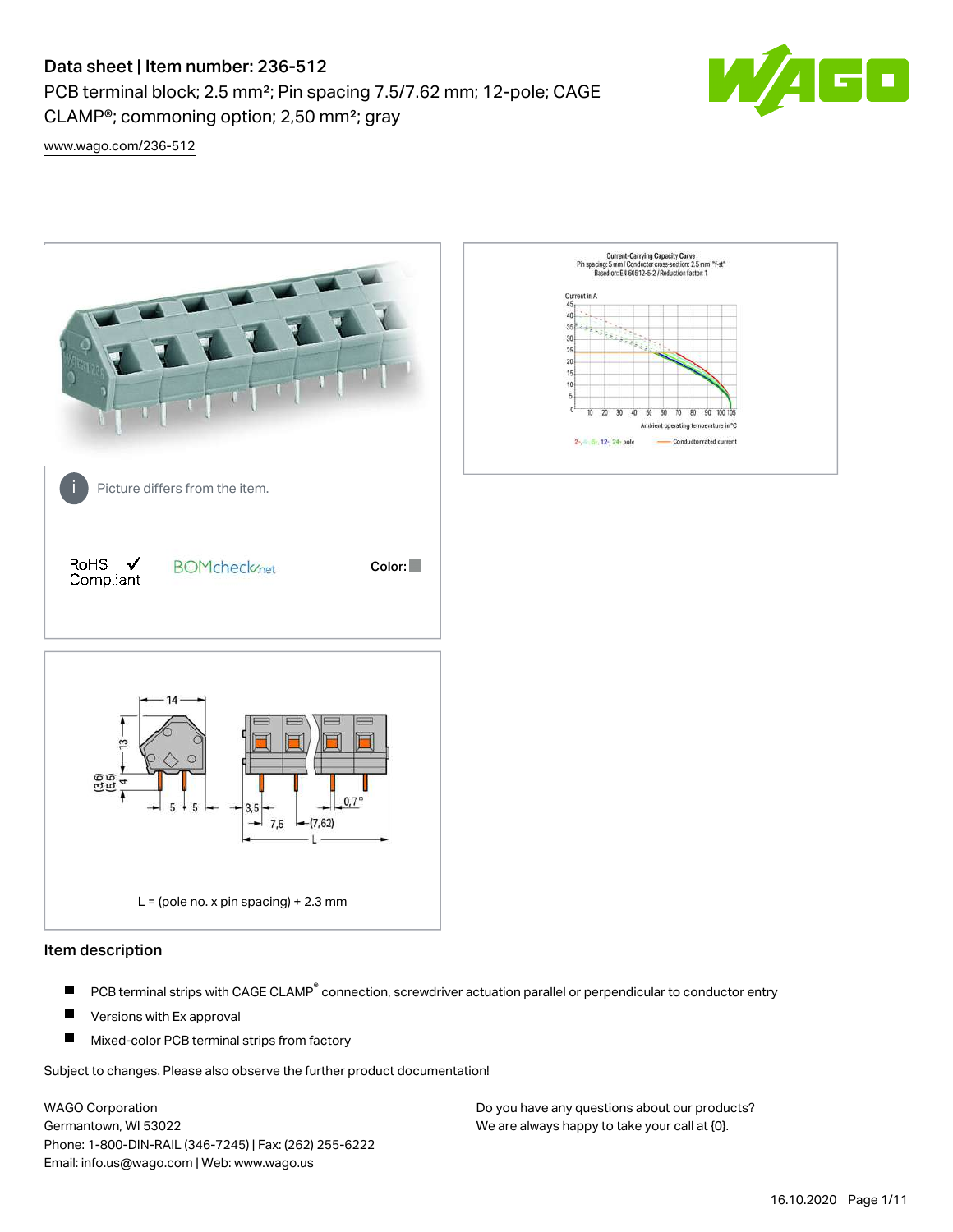

- $\blacksquare$ Operating tools for factory wiring
- $\blacksquare$ 45° conductor entry angle permits a wide range of applications and wiring options
- $\blacksquare$ Set to metric or inch pin spacing by compressing PCB terminal strips or pulling them apart

### Data

## Electrical data

#### Ratings per IEC/EN 60664-1

| Ratings per                 | IEC/EN 60664-1                                            |
|-----------------------------|-----------------------------------------------------------|
| Rated voltage (III / 3)     | 400 V                                                     |
| Rated surge voltage (III/3) | 6 <sub>k</sub> V                                          |
| Rated voltage (III/2)       | 630 V                                                     |
| Rated surge voltage (III/2) | 6 <sub>kV</sub>                                           |
| Nominal voltage (II/2)      | 1000V                                                     |
| Rated surge voltage (II/2)  | 6 kV                                                      |
| Rated current               | 24 A                                                      |
| Legend (ratings)            | (III / 2) ≙ Overvoltage category III / Pollution degree 2 |

### Ratings per UL 1059

| Approvals per                  | UL 1059 |
|--------------------------------|---------|
| Rated voltage UL (Use Group B) | 300 V   |
| Rated current UL (Use Group B) | 15 A    |
| Rated voltage UL (Use Group D) | 300 V   |
| Rated current UL (Use Group D) | 10 A    |

#### Ratings per CSA

| Approvals per                   | CSA   |
|---------------------------------|-------|
| Rated voltage CSA (Use Group B) | 300 V |
| Rated current CSA (Use Group B) | 15 A  |
| Rated voltage CSA (Use Group D) | 300 V |
| Rated current CSA (Use Group D) | 10 A  |

### Connection data

| Connection technology | CAGE CLAMP                              |
|-----------------------|-----------------------------------------|
| Actuation type        | Operating tool                          |
| Solid conductor       | $0.08$ 2.5 mm <sup>2</sup> / 28  12 AWG |

Subject to changes. Please also observe the further product documentation!

| <b>WAGO Corporation</b>                                | Do you have any questions about our products? |
|--------------------------------------------------------|-----------------------------------------------|
| Germantown, WI 53022                                   | We are always happy to take your call at {0}. |
| Phone: 1-800-DIN-RAIL (346-7245)   Fax: (262) 255-6222 |                                               |
| Email: info.us@wago.com   Web: www.wago.us             |                                               |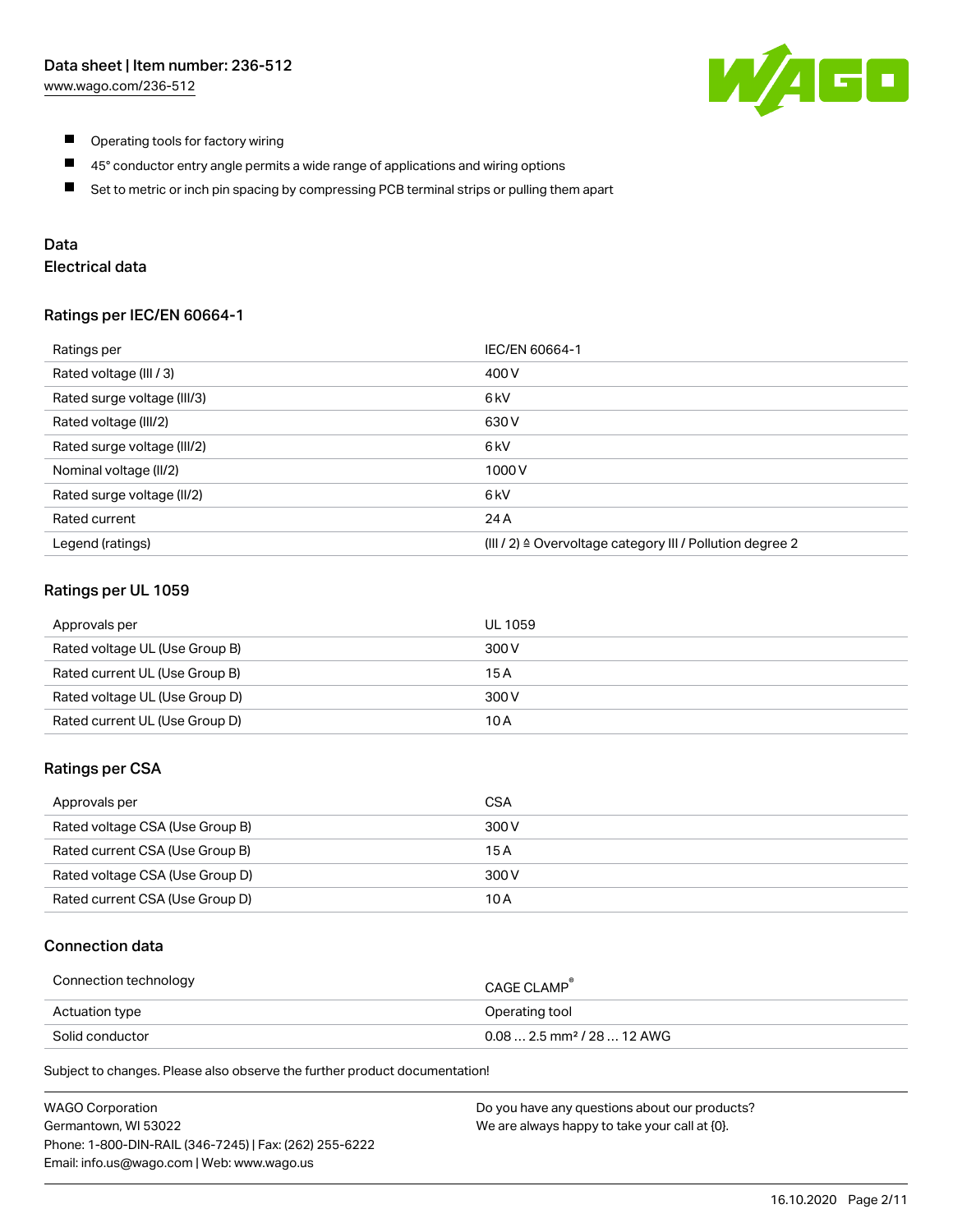## Data sheet | Item number: 236-512

[www.wago.com/236-512](http://www.wago.com/236-512)



| Fine-stranded conductor                           | $0.08$ 2.5 mm <sup>2</sup> / 28  12 AWG |
|---------------------------------------------------|-----------------------------------------|
| Fine-stranded conductor; with insulated ferrule   | $0.251.5$ mm <sup>2</sup>               |
| Fine-stranded conductor; with uninsulated ferrule | $0.251.5$ mm <sup>2</sup>               |
| Strip length                                      | $56$ mm / 0.2  0.24 inch                |
| Conductor connection direction to PCB             | 45°                                     |
| Pole No.                                          | 12                                      |
| Total number of connection points                 | 12                                      |
| Total number of potentials                        | 12                                      |
| Number of connection types                        |                                         |
| Number of levels                                  |                                         |
| Note (conductor cross-section)                    | 12 AWG: THHN, THWN                      |

## Physical data

| Pin spacing                          | 7.5/7.62 mm / 0.295/0.3 inch |
|--------------------------------------|------------------------------|
| Width                                | 92.3 mm / 3.634 inch         |
| Height                               | 17 mm / 0.669 inch           |
| Height from the surface              | 13 mm / 0.512 inch           |
| Depth                                | 14 mm / 0.551 inch           |
| Solder pin length                    | 4 mm                         |
| Solder pin dimensions                | $0.7 \times 0.7$ mm          |
| Drilled hole diameter with tolerance | $1.1$ <sup>(+0.1)</sup> mm   |

## PCB contact

| PCB contact                         | THT                                      |
|-------------------------------------|------------------------------------------|
| Solder pin arrangement              | over the entire terminal strip (in-line) |
| Number of solder pins per potential |                                          |

### Material Data

| Color                       | gray                                  |
|-----------------------------|---------------------------------------|
| Material group              |                                       |
| Insulation material         | Polyamide (PA66)                      |
| Flammability class per UL94 | V <sub>0</sub>                        |
| Clamping spring material    | Chrome nickel spring steel (CrNi)     |
| Contact material            | Electrolytic copper $(E_{\text{CL}})$ |
| Contact plating             | tin-plated                            |
| Fire load                   | $0.232$ MJ                            |

Subject to changes. Please also observe the further product documentation!

| <b>WAGO Corporation</b>                                | Do you have any questions about our products? |
|--------------------------------------------------------|-----------------------------------------------|
| Germantown, WI 53022                                   | We are always happy to take your call at {0}. |
| Phone: 1-800-DIN-RAIL (346-7245)   Fax: (262) 255-6222 |                                               |
| Email: info.us@wago.com   Web: www.wago.us             |                                               |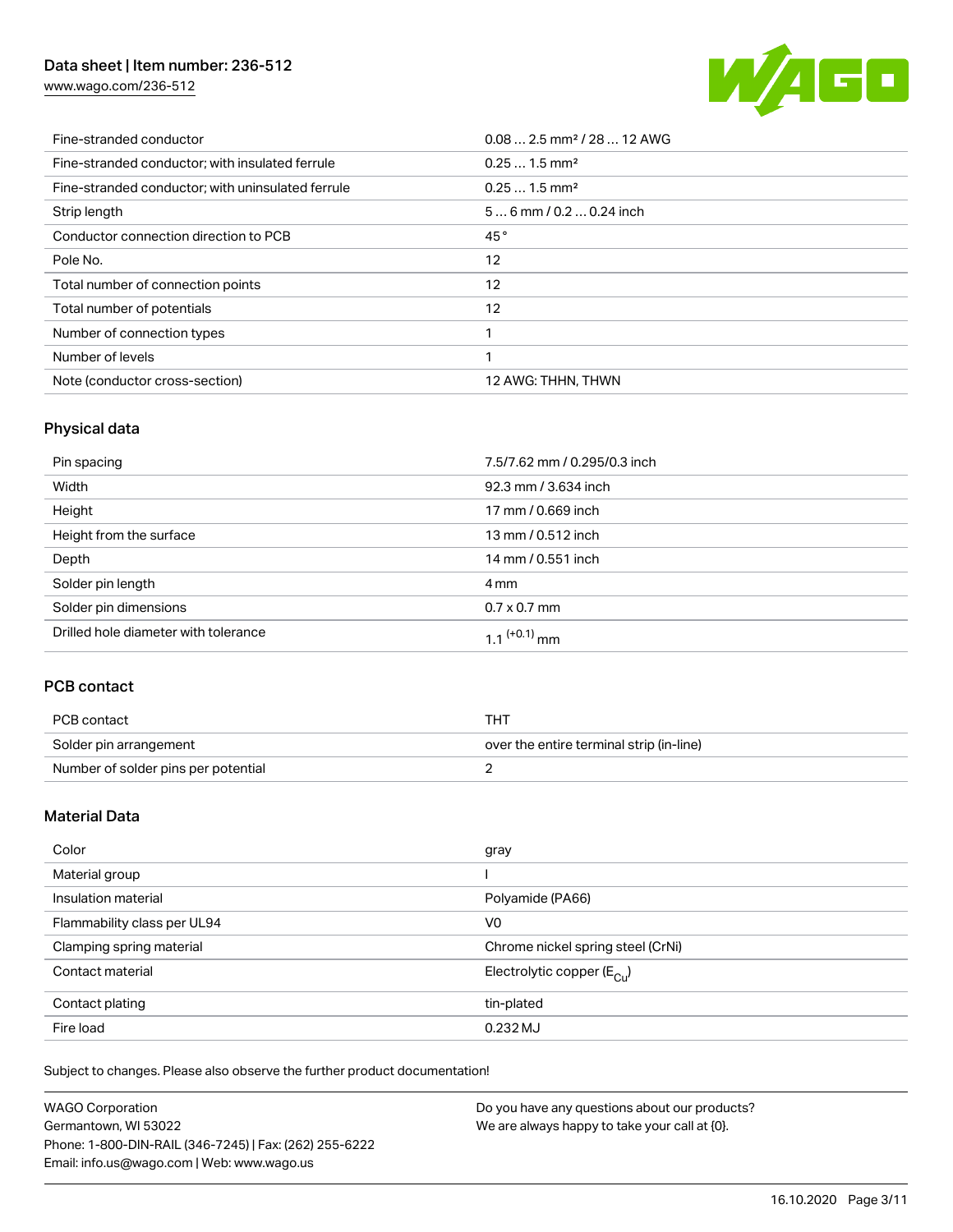[www.wago.com/236-512](http://www.wago.com/236-512)



| Weight                            | 13.2 <sub>g</sub>   |  |
|-----------------------------------|---------------------|--|
| <b>Environmental Requirements</b> |                     |  |
| Limit temperature range           | $-60+105 °C$        |  |
| <b>Commercial data</b>            |                     |  |
| Product Group                     | 4 (Printed Circuit) |  |

| <b>Product Group</b>  | 4 PHILED UILCUIT |
|-----------------------|------------------|
| Packaging type        | <b>BOX</b>       |
| Country of origin     | CН               |
| <b>GTIN</b>           | 4044918772747    |
| Customs tariff number | 85369010000      |

## Approvals / Certificates

### Country specific Approvals

| Logo | Approval                                      | <b>Additional Approval Text</b> | Certificate<br>name |
|------|-----------------------------------------------|---------------------------------|---------------------|
| KEMA | <b>CCA</b><br>DEKRA Certification B.V.        | EN 60947                        | 2168090.01          |
|      | <b>CCA</b><br>DEKRA Certification B.V.        | EN 60947                        | NTR NL-<br>7109     |
|      | <b>CCA</b><br><b>DEKRA Certification B.V.</b> | EN 60998                        | NTR NL-<br>7195     |
|      | <b>CSA</b><br><b>DEKRA Certification B.V.</b> | C22.2 No. 158                   | 1673957             |

#### Ship Approvals

| Logo               | Approval                                                                                    | <b>Additional Approval Text</b> | Certificate<br>name |
|--------------------|---------------------------------------------------------------------------------------------|---------------------------------|---------------------|
| 函<br><b>BUREAU</b> | BV<br>Bureau Veritas S.A.                                                                   | <b>IEC 60998</b>                | 11915/D0<br>BV      |
|                    | <b>DNV GL</b><br>Subject to changes. Please also observe the further product documentation! | $\overline{\phantom{a}}$        | TAE000016Z          |

| <b>WAGO Corporation</b>                                | Do you have any questions about our products? |
|--------------------------------------------------------|-----------------------------------------------|
| Germantown, WI 53022                                   | We are always happy to take your call at {0}. |
| Phone: 1-800-DIN-RAIL (346-7245)   Fax: (262) 255-6222 |                                               |
| Email: info.us@wago.com   Web: www.wago.us             |                                               |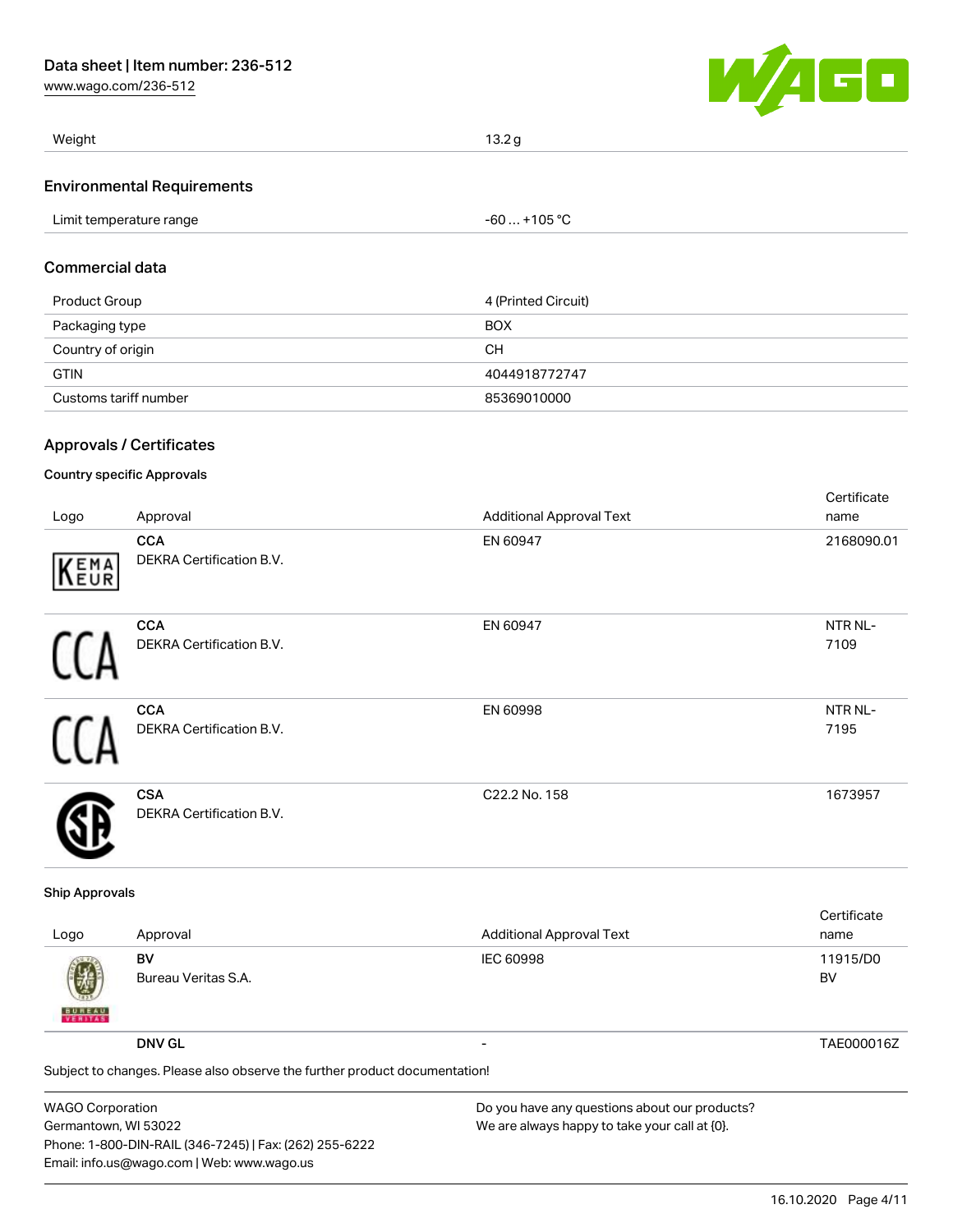

Det Norske Veritas, Germanischer Lloyd

#### UL-Approvals

|                                    |                                |                                 | Certificate |
|------------------------------------|--------------------------------|---------------------------------|-------------|
| Logo                               | Approval                       | <b>Additional Approval Text</b> | name        |
|                                    | UR                             | <b>UL 1059</b>                  | 20180629-   |
| o<br>◡<br>$\overline{\phantom{a}}$ | Underwriters Laboratories Inc. |                                 | E45172      |

## Counterpart

### Compatible products

#### ferrule

| Item no.: 216-101<br>Ferrule; Sleeve for 0.5 mm <sup>2</sup> / AWG 22; uninsulated; electro-tin plated; silver-colored  | www.wago.com/216-101 |
|-------------------------------------------------------------------------------------------------------------------------|----------------------|
| Item no.: 216-102<br>Ferrule; Sleeve for 0.75 mm <sup>2</sup> / AWG 20; uninsulated; electro-tin plated; silver-colored | www.wago.com/216-102 |
| Item no.: 216-103<br>Ferrule; Sleeve for 1 mm <sup>2</sup> / AWG 18; uninsulated; electro-tin plated                    | www.wago.com/216-103 |
| Item no.: 216-104<br>Ferrule; Sleeve for 1.5 mm <sup>2</sup> / AWG 16; uninsulated; electro-tin plated; silver-colored  | www.wago.com/216-104 |
| Item no.: 216-121<br>Ferrule; Sleeve for 0.5 mm <sup>2</sup> / AWG 22; uninsulated; electro-tin plated; silver-colored  | www.wago.com/216-121 |
| Item no.: 216-122<br>Ferrule; Sleeve for 0.75 mm <sup>2</sup> / AWG 20; uninsulated; electro-tin plated; silver-colored | www.wago.com/216-122 |
| Item no.: 216-123<br>Ferrule; Sleeve for 1 mm <sup>2</sup> / AWG 18; uninsulated; electro-tin plated; silver-colored    | www.wago.com/216-123 |
| Item no.: 216-124<br>Ferrule; Sleeve for 1.5 mm <sup>2</sup> / AWG 16; uninsulated; electro-tin plated                  | www.wago.com/216-124 |
| Item no.: 216-131<br>Ferrule; Sleeve for 0.25 mm <sup>2</sup> / AWG 24; uninsulated; electro-tin plated; silver-colored | www.wago.com/216-131 |
| Subject to changes. Please also observe the further product documentation!                                              |                      |

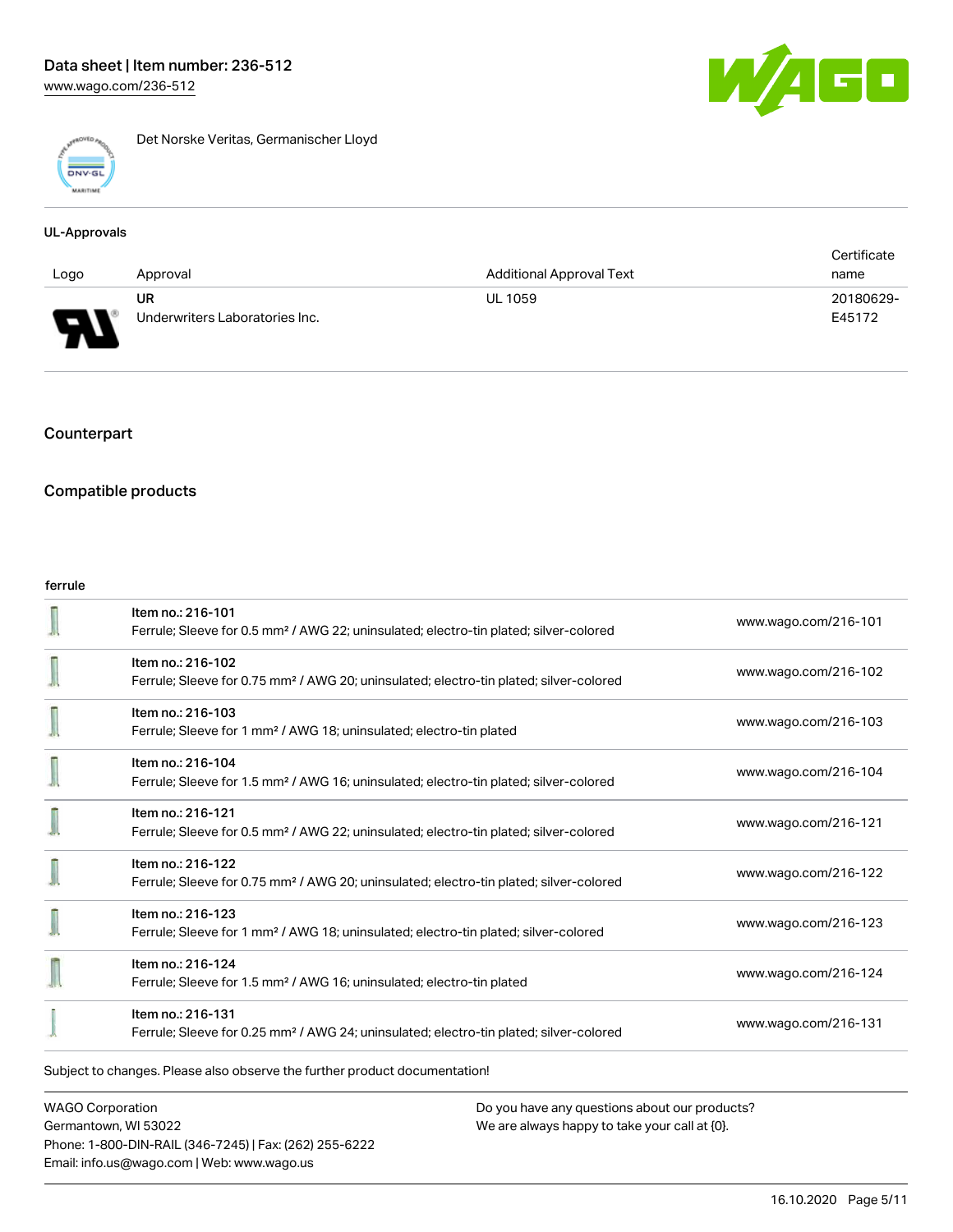## Data sheet | Item number: 236-512

[www.wago.com/236-512](http://www.wago.com/236-512)



| Item no.: 216-132                                                                                                                                                                                 | www.wago.com/216-132 |
|---------------------------------------------------------------------------------------------------------------------------------------------------------------------------------------------------|----------------------|
| Ferrule; Sleeve for 0.34 mm <sup>2</sup> / AWG 24; uninsulated; electro-tin plated                                                                                                                |                      |
| Item no.: 216-141<br>Ferrule; Sleeve for 0.5 mm <sup>2</sup> / 20 AWG; uninsulated; electro-tin plated; electrolytic copper; gastight<br>crimped; acc. to DIN 46228, Part 1/08.92                 | www.wago.com/216-141 |
| Item no.: 216-142<br>Ferrule; Sleeve for 0.75 mm <sup>2</sup> / 18 AWG; uninsulated; electro-tin plated; electrolytic copper; gastight<br>crimped; acc. to DIN 46228, Part 1/08.92                | www.wago.com/216-142 |
| Item no.: 216-143<br>Ferrule; Sleeve for 1 mm <sup>2</sup> / AWG 18; uninsulated; electro-tin plated; electrolytic copper; gastight<br>crimped; acc. to DIN 46228, Part 1/08.92                   | www.wago.com/216-143 |
| Item no.: 216-144<br>Ferrule; Sleeve for 1.5 mm <sup>2</sup> / AWG 16; uninsulated; electro-tin plated; electrolytic copper; gastight<br>crimped; acc. to DIN 46228, Part 1/08.92; silver-colored | www.wago.com/216-144 |
| Item no.: 216-151<br>Ferrule; Sleeve for 0.25 mm <sup>2</sup> / AWG 24; uninsulated; electro-tin plated                                                                                           | www.wago.com/216-151 |
| Item no.: 216-152<br>Ferrule; Sleeve for 0.34 mm <sup>2</sup> / AWG 24; uninsulated; electro-tin plated                                                                                           | www.wago.com/216-152 |
| Item no.: 216-201<br>Ferrule; Sleeve for 0.5 mm <sup>2</sup> / 20 AWG; insulated; electro-tin plated; white                                                                                       | www.wago.com/216-201 |
| Item no.: 216-202<br>Ferrule; Sleeve for 0.75 mm <sup>2</sup> / 18 AWG; insulated; electro-tin plated; gray                                                                                       | www.wago.com/216-202 |
| Item no.: 216-203<br>Ferrule; Sleeve for 1 mm <sup>2</sup> / AWG 18; insulated; electro-tin plated; red                                                                                           | www.wago.com/216-203 |
| Item no.: 216-204<br>Ferrule; Sleeve for 1.5 mm <sup>2</sup> / AWG 16; insulated; electro-tin plated; black                                                                                       | www.wago.com/216-204 |
| Item no.: 216-221<br>Ferrule; Sleeve for 0.5 mm <sup>2</sup> / 20 AWG; insulated; electro-tin plated; white                                                                                       | www.wago.com/216-221 |
| Item no.: 216-222<br>Ferrule; Sleeve for 0.75 mm <sup>2</sup> / 18 AWG; insulated; electro-tin plated; gray                                                                                       | www.wago.com/216-222 |
| Item no.: 216-223<br>Ferrule; Sleeve for 1 mm <sup>2</sup> / AWG 18; insulated; electro-tin plated; red                                                                                           | www.wago.com/216-223 |
| Item no.: 216-224<br>Ferrule; Sleeve for 1.5 mm <sup>2</sup> / AWG 16; insulated; electro-tin plated; black                                                                                       | www.wago.com/216-224 |
| Item no.: 216-241<br>Ferrule; Sleeve for 0.5 mm <sup>2</sup> / 20 AWG; insulated; electro-tin plated; electrolytic copper; gastight<br>crimped; acc. to DIN 46228, Part 4/09.90; white            | www.wago.com/216-241 |
| Item no.: 216-242<br>Ferrule; Sleeve for 0.75 mm <sup>2</sup> / 18 AWG; insulated; electro-tin plated; electrolytic copper; gastight<br>crimped; acc. to DIN 46228, Part 4/09.90; gray            | www.wago.com/216-242 |
| Item no.: 216-243                                                                                                                                                                                 |                      |

Subject to changes. Please also observe the further product documentation!

WAGO Corporation Germantown, WI 53022 Phone: 1-800-DIN-RAIL (346-7245) | Fax: (262) 255-6222 Email: info.us@wago.com | Web: www.wago.us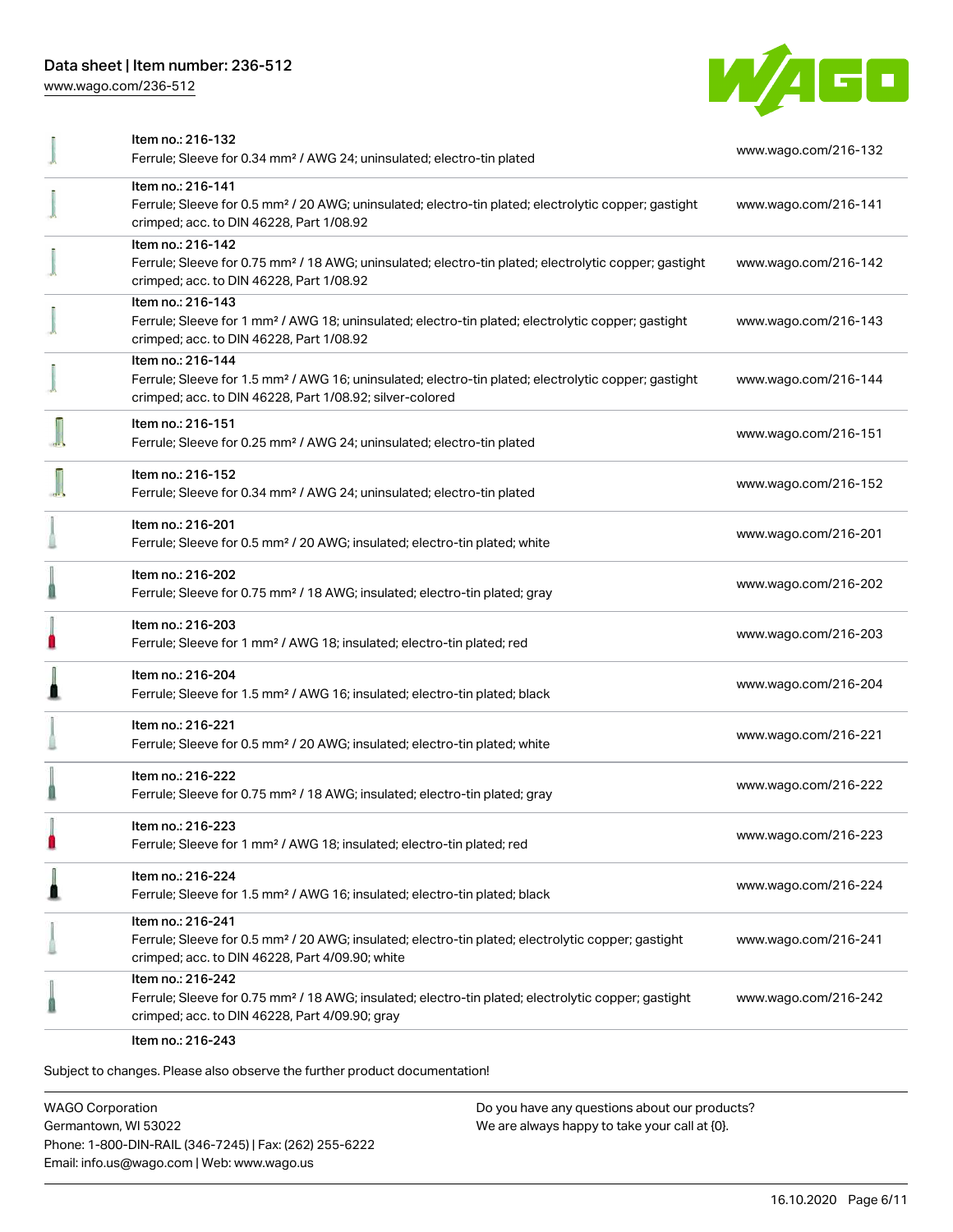Phone: 1-800-DIN-RAIL (346-7245) | Fax: (262) 255-6222

Email: info.us@wago.com | Web: www.wago.us



|                         | Ferrule; Sleeve for 1 mm <sup>2</sup> / AWG 18; insulated; electro-tin plated; electrolytic copper; gastight crimped; www.wago.com/216-243<br>acc. to DIN 46228, Part 4/09.90; red                      |                                               |                                  |  |
|-------------------------|---------------------------------------------------------------------------------------------------------------------------------------------------------------------------------------------------------|-----------------------------------------------|----------------------------------|--|
|                         | Item no.: 216-244<br>Ferrule; Sleeve for 1.5 mm <sup>2</sup> / AWG 16; insulated; electro-tin plated; electrolytic copper; gastight<br>crimped; acc. to DIN 46228, Part 4/09.90; black                  |                                               | www.wago.com/216-244             |  |
|                         | Item no.: 216-262<br>Ferrule; Sleeve for 0.75 mm <sup>2</sup> / 18 AWG; insulated; electro-tin plated; electrolytic copper; gastight<br>crimped; acc. to DIN 46228, Part 4/09.90; gray                  |                                               | www.wago.com/216-262             |  |
|                         | Item no.: 216-263<br>Ferrule; Sleeve for 1 mm <sup>2</sup> / AWG 18; insulated; electro-tin plated; electrolytic copper; gastight crimped; www.wago.com/216-263<br>acc. to DIN 46228, Part 4/09.90; red |                                               |                                  |  |
|                         | Item no.: 216-264<br>Ferrule; Sleeve for 1.5 mm <sup>2</sup> / AWG 16; insulated; electro-tin plated; electrolytic copper; gastight<br>crimped; acc. to DIN 46228, Part 4/09.90; black                  |                                               | www.wago.com/216-264             |  |
|                         | Item no.: 216-284<br>Ferrule; Sleeve for 1.5 mm <sup>2</sup> / AWG 16; insulated; electro-tin plated; electrolytic copper; gastight<br>crimped; acc. to DIN 46228, Part 4/09.90; black                  |                                               | www.wago.com/216-284             |  |
|                         | Item no.: 216-301<br>Ferrule; Sleeve for 0.25 mm <sup>2</sup> / AWG 24; insulated; electro-tin plated; yellow                                                                                           |                                               | www.wago.com/216-301             |  |
|                         | Item no.: 216-302<br>Ferrule; Sleeve for 0.34 mm <sup>2</sup> / 22 AWG; insulated; electro-tin plated; green                                                                                            |                                               | www.wago.com/216-302             |  |
|                         | Item no.: 216-321<br>Ferrule; Sleeve for 0.25 mm <sup>2</sup> / AWG 24; insulated; electro-tin plated; yellow                                                                                           |                                               | www.wago.com/216-321             |  |
|                         | Item no.: 216-322<br>Ferrule; Sleeve for 0.34 mm <sup>2</sup> / 22 AWG; insulated; electro-tin plated; green                                                                                            |                                               | www.wago.com/216-322             |  |
| check                   |                                                                                                                                                                                                         |                                               |                                  |  |
|                         | Item no.: 231-125<br>Testing plug module with contact stud; Pin spacing 7.62 mm / 0.3 in; 2,50 mm <sup>2</sup> ; orange                                                                                 |                                               | www.wago.com/231-125             |  |
|                         | Item no.: 231-161<br>Testing plug module with contact stud; for 236 Series; Pin spacing 7.5 mm / 0.295 in; gray                                                                                         |                                               | www.wago.com/231-161             |  |
| Marking accessories     |                                                                                                                                                                                                         |                                               |                                  |  |
|                         | Item no.: 210-332/750-020<br>Marking strips; as a DIN A4 sheet; MARKED; 1-20 (80x); Height of marker strip: 3 mm; Strip length 182<br>mm; Horizontal marking; Self-adhesive; white                      |                                               | www.wago.com/210-332<br>/750-020 |  |
|                         | Item no.: 210-332/762-020<br>Marking strips; as a DIN A4 sheet; MARKED; 1-20 (80x); Height of marker strip: 3 mm; Strip length 182<br>mm; Horizontal marking; Self-adhesive; white                      |                                               | www.wago.com/210-332<br>/762-020 |  |
| tools                   |                                                                                                                                                                                                         |                                               |                                  |  |
|                         | Item no.: 210-657<br>Operating tool; Blade: 3.5 x 0.5 mm; with a partially insulated shaft; short; multicoloured                                                                                        |                                               | www.wago.com/210-657             |  |
|                         | Item no.: 210-658                                                                                                                                                                                       |                                               |                                  |  |
|                         | Subject to changes. Please also observe the further product documentation!                                                                                                                              |                                               |                                  |  |
| <b>WAGO Corporation</b> |                                                                                                                                                                                                         | Do you have any questions about our products? |                                  |  |
| Germantown, WI 53022    |                                                                                                                                                                                                         | We are always happy to take your call at {0}. |                                  |  |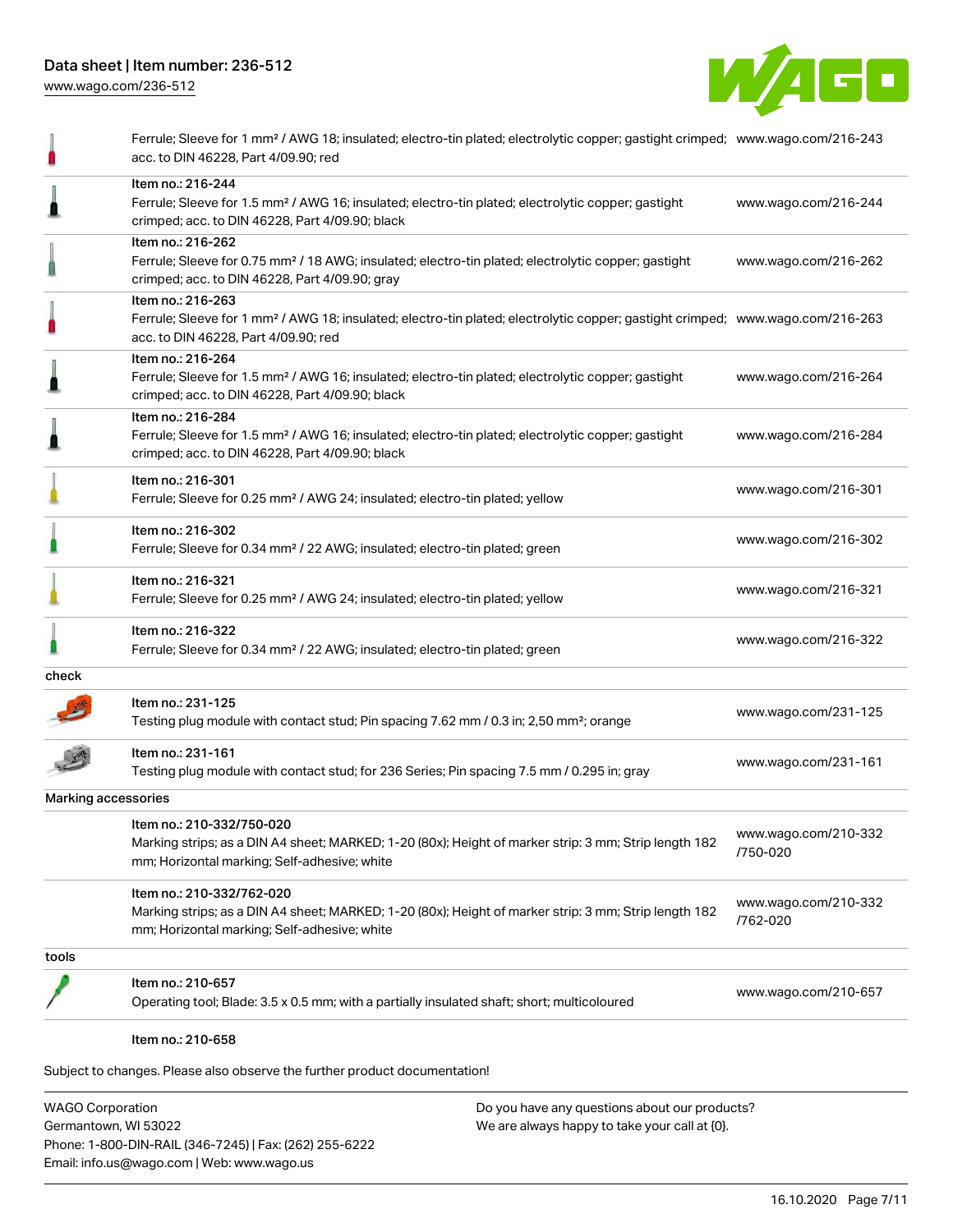

|                   | Operating tool; Blade: 3.5 x 0.5 mm; with a partially insulated shaft; angled; short; multicoloured                                                                    |             |                      | www.wago.com/210-658 |  |
|-------------------|------------------------------------------------------------------------------------------------------------------------------------------------------------------------|-------------|----------------------|----------------------|--|
|                   |                                                                                                                                                                        |             |                      |                      |  |
|                   | Item no.: 210-720<br>Operating tool; Blade: 3.5 x 0.5 mm; with a partially insulated shaft; multicoloured                                                              |             | www.wago.com/210-720 |                      |  |
|                   |                                                                                                                                                                        |             |                      |                      |  |
|                   | Item no.: 236-332                                                                                                                                                      |             | www.wago.com/236-332 |                      |  |
|                   | Operating tool; natural                                                                                                                                                |             |                      |                      |  |
|                   | Item no.: 236-335                                                                                                                                                      |             |                      | www.wago.com/236-335 |  |
|                   | Operating tool; gray                                                                                                                                                   |             |                      |                      |  |
| <b>Downloads</b>  |                                                                                                                                                                        |             |                      |                      |  |
| Documentation     |                                                                                                                                                                        |             |                      |                      |  |
|                   | <b>Additional Information</b>                                                                                                                                          |             |                      |                      |  |
|                   | Technical explanations                                                                                                                                                 | Apr 3, 2019 | pdf<br>3.6 MB        | Download             |  |
| <b>CAD</b> files  |                                                                                                                                                                        |             |                      |                      |  |
| CAD data          |                                                                                                                                                                        |             |                      |                      |  |
|                   | 2D/3D Models 236-512                                                                                                                                                   |             | <b>URL</b>           | Download             |  |
| CAE data          |                                                                                                                                                                        |             |                      |                      |  |
|                   | EPLAN Data Portal 236-512                                                                                                                                              |             | <b>URL</b>           | Download             |  |
|                   | ZUKEN Portal 236-512                                                                                                                                                   |             | <b>URL</b>           | Download             |  |
| <b>PCB Design</b> |                                                                                                                                                                        |             |                      |                      |  |
|                   | Symbol and Footprint 236-512                                                                                                                                           |             | URL                  | Download             |  |
|                   | CAx data for your PCB design, consisting of "schematic symbols and PCB footprints",<br>allow easy integration of the WAGO component into your development environment. |             |                      |                      |  |
|                   | Supported formats:                                                                                                                                                     |             |                      |                      |  |
| ш                 | Accel EDA 14 & 15                                                                                                                                                      |             |                      |                      |  |
| ш                 | Altium 6 to current version                                                                                                                                            |             |                      |                      |  |

- $\blacksquare$ Cadence Allegro
- $\blacksquare$ DesignSpark
- $\blacksquare$ Eagle Libraries
- $\blacksquare$ KiCad

Subject to changes. Please also observe the further product documentation!

WAGO Corporation Germantown, WI 53022 Phone: 1-800-DIN-RAIL (346-7245) | Fax: (262) 255-6222 Email: info.us@wago.com | Web: www.wago.us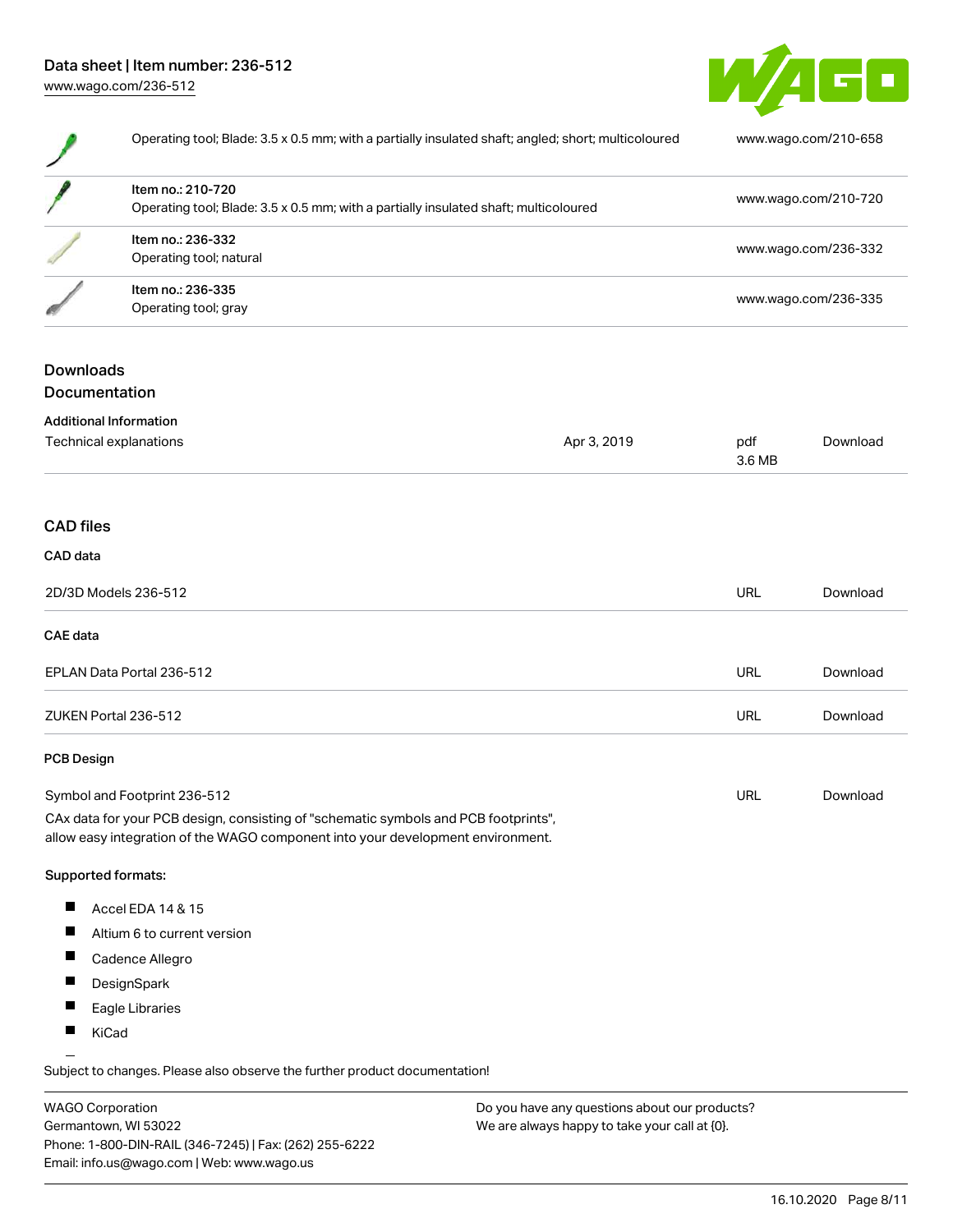

- $\blacksquare$ Mentor Graphics BoardStation
- $\blacksquare$ Mentor Graphics Design Architect
- $\blacksquare$ Mentor Graphics Design Expedition 99 and 2000
- $\blacksquare$ OrCAD 9.X PCB and Capture
- П PADS PowerPCB 3, 3.5, 4.X, and 5.X
- П PADS PowerPCB and PowerLogic 3.0
- П PCAD 2000, 2001, 2002, 2004, and 2006
- $\blacksquare$ Pulsonix 8.5 or newer
- $\blacksquare$ **STL**
- $\blacksquare$ 3D STEP
- $\blacksquare$ TARGET 3001!
- П View Logic ViewDraw
- $\blacksquare$ Quadcept
- $\blacksquare$ Zuken CadStar 3 and 4
- П Zuken CR-5000 and CR-8000

#### PCB Component Libraries (EDA), PCB CAD Library Ultra Librarian

#### Installation Notes

Conductor termination



Inserting a conductor via 3.5 mm screwdriver.



screwdriver.



Inserting a conductor via 3.5 mm Inserting a conductor via operating tool.

Screwdriver actuation parallel to conductor entry.

Screwdriver actuation perpendicular to conductor entry.

Subject to changes. Please also observe the further product documentation!

WAGO Corporation Germantown, WI 53022 Phone: 1-800-DIN-RAIL (346-7245) | Fax: (262) 255-6222 Email: info.us@wago.com | Web: www.wago.us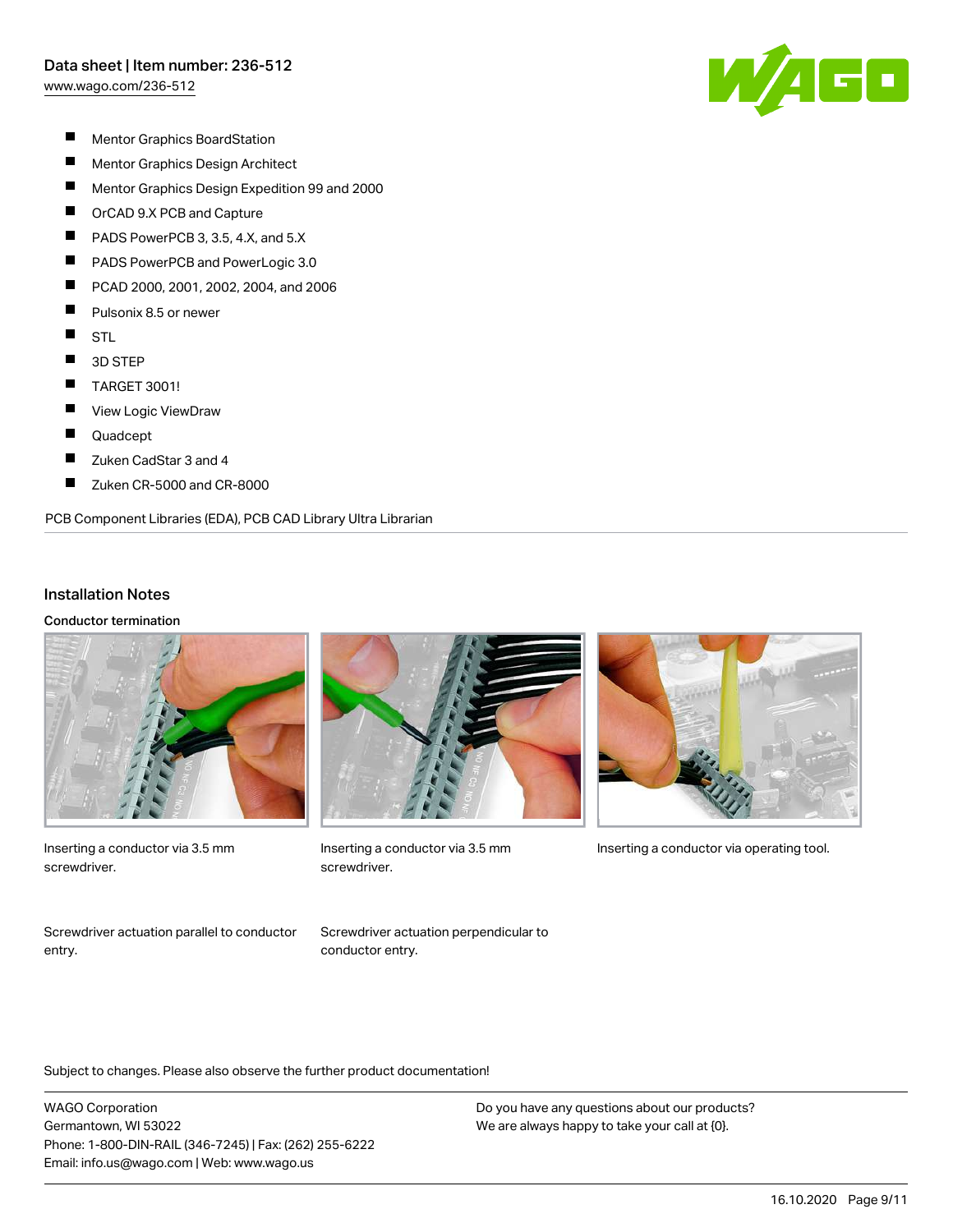### Data sheet | Item number: 236-512 [www.wago.com/236-512](http://www.wago.com/236-512)





Compared to standard screwdrivers, these operating tools are far more convenient for wiring PCB terminal strips at factory.

Installation



PCB Terminal Strips placed behind each other save space – staggering them by half the pin spacing simplifies subsequent wiring of the first row.

Installation

Subject to changes. Please also observe the further product documentation!

WAGO Corporation Germantown, WI 53022 Phone: 1-800-DIN-RAIL (346-7245) | Fax: (262) 255-6222 Email: info.us@wago.com | Web: www.wago.us